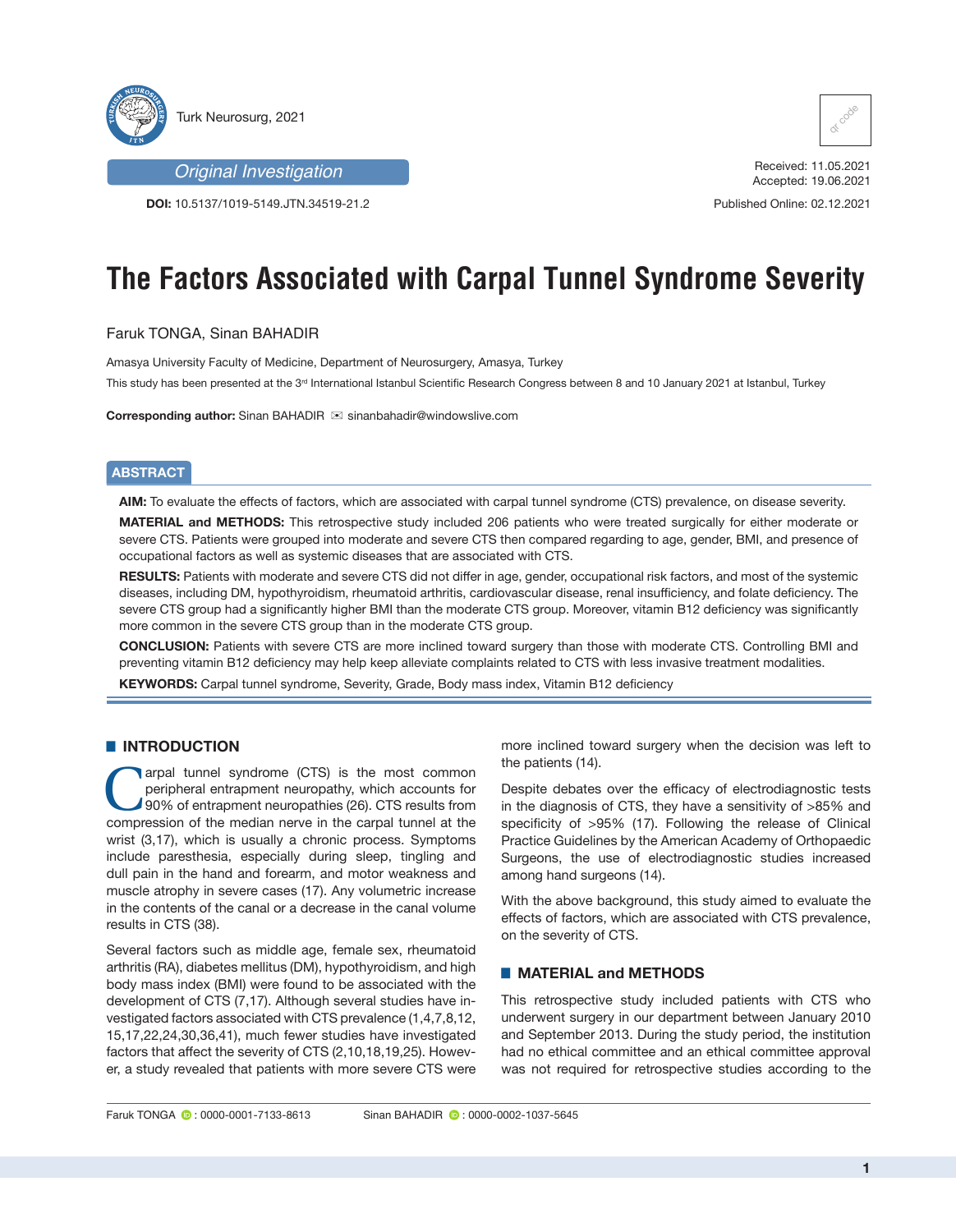national regulations. Formal approval was granted by the head of the institution. All patients have given consent for the use of their data for scientific investigations.

Although a positive nerve conduction study (NCS) was not necessary to perform surgery in the presence of strong clinical findings, only patients with CTS that was confirmed by electrodiagnostic studies and aged >18 years were included. The exclusion criteria were as follows: pregnancy, previous fracture or surgery in the affected extremity, and cervical radiculopathy, with more than one missing parameter. The database search yielded 219 patients who underwent surgery for CTS. Of these, 206 patients were eligible for the study.

The NCS was performed by a devoted staff under the supervision of a neurologist in our institute. The severity of CTS was graded as mild, moderate, or severe according to American Association of Electrodiagnostic Medicine recommendations (39).

Data were collected from patients' records, including age, gender, BMI (calculated using the recorded weight and height of the patient), occupational risk factors, DM, thyroid function disorders, renal insufficiency, vitamin B12 and folate deficiency, and CTS grade. Age and BMI were recorded as continuous variables, while others were recorded as categorical variables. For occupational risk factors, association of declared occupation with CTS was determined based on the literature. Hence, jobs considered associated with CTS were farming, dairy farming, office jobs, agricultural work, floor cleaning, butchery, and dentistry (1,8,27,33,34,40).

#### **Statistical Analysis**

Results are presented as mean + standard deviation for continuous variables and as percentages for categorical variables. The distribution pattern of continuous parameters was tested by the Kolmogorov–Smirnov test. Student's t-test and Mann–Whitney U test were used for variables with and without normal distribution, respectively. Frequencies between groups were analyzed by Chi-square test.

#### █ **RESULTS**

A total of 206 patients were included in the study. Age showed normal distribution and was analyzed by Student's t-test. Since BMI was not normally distributed, the Mann–Whitney U test was used for the analysis. The prevalence of investigated factors across groups is summarized in Table I.

The moderate CTS group consisted of 64 patients (8 men and 56 women; mean age,  $51.05 \pm 9.97$  years), and the severe CTS group consisted of 142 patients (22 men and 120 women; mean age,  $53.46 \pm 12.23$  years). No difference was found in age and gender distributions between the groups (p=0.137 and p=0.573, respectively).

Both groups differed significantly in terms of BMI. However, the mean BMI in the moderate CTS group was approximately 2.5 units lower than those in the severe CTS group, and this difference was significant (p<0.001) (Table II).

Occupational factors were present in 53.1% of moderate CTS cases and 65.5% of severe CTS cases; however, this difference was not significant.

Although DM frequency was higher in the severe CTS group than in the moderate group (42.8% vs 29.7%, respectively), the difference did not reach significance.

Rheumatoid disorders, renal insufficiency, cardiovascular disorders, thyroid gland disorders, and folate deficiency also showed no significant difference between the groups (Table II).

Vitamin B12 deficiency was significantly higher in the severe CTS group than in the moderate CTS group (p<0.001).

The results of the univariate analyses are shown in Table II.

#### █ **DISCUSSION**

Many reports have evaluated the association of age with CTS regarding prevalence, degree, and surgical success. Phalen reported that more than 80% of their patients with CTS were older than 40 years, and Katz and Simmons found a peak incidence of CTS in the sixth decade (15,32). However, Werner et al. and de Saboya Lenzi et al. have found that age did not affect CTS prevalence (5,41). Conversely, studies have reported that the severity of CTS increases with age (2,10,19). Regarding the response to surgical treatment, Ibrahim et al. found no association with age, and others reported a higher success rate in younger patients and lesser improvement at 6 months postoperatively in older patients (11,13,42). The overall mean age was  $52.71 \pm 11.61$  (range, 21-83) years, which was similar to the literature (Table I). By contrast, age was not significantly different between patients with moderate and severe CTS, which is different from the literature. Arslan et al. and Gunes et al. have included patients with idiopathic CTS in their studies, but we included those with predisposing factors. This may be a reason for the difference between our findings (2,10).

CTS is more commonly seen in women (24,41). Phalen reported that 65%–75% of patients diagnosed with CTS were women (32). This can be a consequence of women having smaller volumes in the carpal tunnel than that of men (35). However, a report found no difference between genders (4). In our study, 85% (n=176) of our study population consisted of women. Despite these studies that have evaluated the relationship between gender and CTS prevalence, studies regarding the effect of gender on CTS severity are scarce. In the present study, gender was not significantly associated with CTS grade.

BMI is an independent risk factor for CTS prevalence (24,31,36). People with obese status were found to have a 2.5 times higher risk to have CTS than people with lean body frame (41). Another study revealed that a one-unit increase in BMI increases the risk of CTS by 6% (30). Werner et al. hypothesized that this was caused by the increased fat deposition or hydrostatic pressure in the carpal tunnel, which consequently impairs nerve conduction at the wrist (41). Kurt et al. found that losing weight results in an improvement in nerve conduction velocity, which supports the aforementioned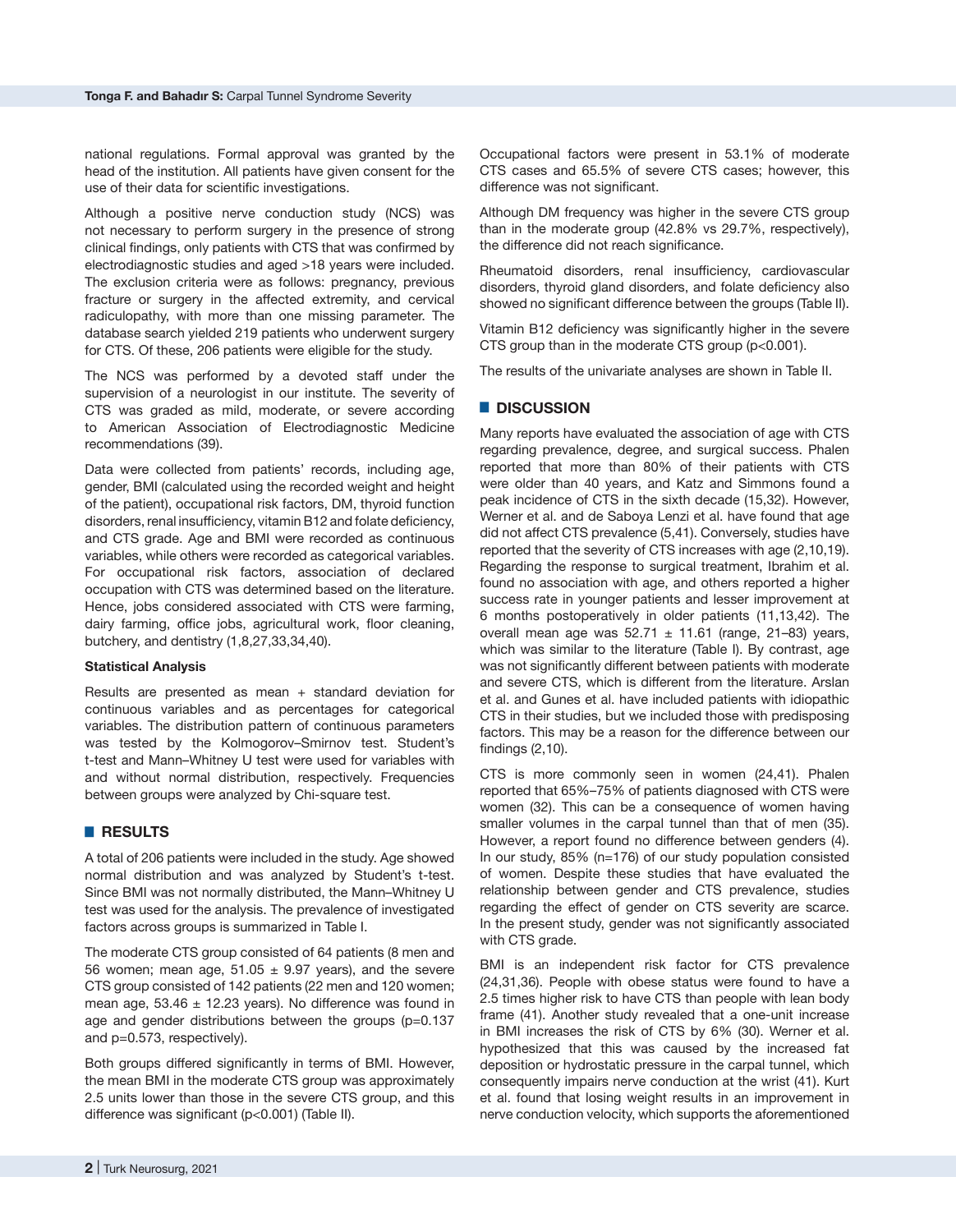**Table I:** Demographic Data of Each Group and Overall Study Population

| Age (years), mean ± SD<br>$51.05 \pm 9.97$<br>$53.46 \pm 12.23$<br>BMI, mean ± SD<br>$26.34 \pm 1.57$<br>$28.778 \pm 1.77$<br>BMI, categorical<br>Normal, n (%)<br>5(7.8)<br>0(0.0)<br>Overweight, n (%)<br>59 (92.2)<br>96 (67.6)<br>Obese, n (%)<br>0(0.0)<br>46 (32.4)<br>$Sex (n = 206)$<br>Male, n (%)<br>8(12.5)<br>22 (15.5)<br>Female, n (%)<br>56 (87.5)<br>120 (84.5)<br>Occupational Factors (n=206)<br>Present, n (%)<br>34(53.1)<br>93 (65.5%)<br>Diabetes mellitus (n=204)<br>Present, n (%)<br>19 (29.7)<br>60 (42.8)<br>Rheumatoid arthritis (n=205) | <b>Overall</b>    |
|----------------------------------------------------------------------------------------------------------------------------------------------------------------------------------------------------------------------------------------------------------------------------------------------------------------------------------------------------------------------------------------------------------------------------------------------------------------------------------------------------------------------------------------------------------------------|-------------------|
|                                                                                                                                                                                                                                                                                                                                                                                                                                                                                                                                                                      | $52.71 \pm 11.61$ |
|                                                                                                                                                                                                                                                                                                                                                                                                                                                                                                                                                                      | $28.02 \pm 2.05$  |
|                                                                                                                                                                                                                                                                                                                                                                                                                                                                                                                                                                      |                   |
|                                                                                                                                                                                                                                                                                                                                                                                                                                                                                                                                                                      | 5(2.4)            |
|                                                                                                                                                                                                                                                                                                                                                                                                                                                                                                                                                                      | 155 (75.2)        |
|                                                                                                                                                                                                                                                                                                                                                                                                                                                                                                                                                                      | 46 (22.3)         |
|                                                                                                                                                                                                                                                                                                                                                                                                                                                                                                                                                                      |                   |
|                                                                                                                                                                                                                                                                                                                                                                                                                                                                                                                                                                      | 30 (14.6)         |
|                                                                                                                                                                                                                                                                                                                                                                                                                                                                                                                                                                      | 176 (85.4)        |
|                                                                                                                                                                                                                                                                                                                                                                                                                                                                                                                                                                      |                   |
|                                                                                                                                                                                                                                                                                                                                                                                                                                                                                                                                                                      | 127 (61.6)        |
|                                                                                                                                                                                                                                                                                                                                                                                                                                                                                                                                                                      |                   |
|                                                                                                                                                                                                                                                                                                                                                                                                                                                                                                                                                                      | 79 (38.7)         |
|                                                                                                                                                                                                                                                                                                                                                                                                                                                                                                                                                                      |                   |
| Present, n (%)<br>12(8.4)<br>9(14.3)                                                                                                                                                                                                                                                                                                                                                                                                                                                                                                                                 | 21 (10.2)         |
| Renal insufficiency (n=206)                                                                                                                                                                                                                                                                                                                                                                                                                                                                                                                                          |                   |
| Present, n (%)<br>0(0.0)<br>6(4.2)                                                                                                                                                                                                                                                                                                                                                                                                                                                                                                                                   | 6(2.9)            |
| Cardiovascular disease (n=205)                                                                                                                                                                                                                                                                                                                                                                                                                                                                                                                                       |                   |
| 0(0.0)<br>2(1.4)<br>Present, n (%)                                                                                                                                                                                                                                                                                                                                                                                                                                                                                                                                   | 2(1.0)            |
| Hypothyroidism (n=204)                                                                                                                                                                                                                                                                                                                                                                                                                                                                                                                                               |                   |
| 26 (18.8)<br>Present, n (%)<br>14 (21.9)                                                                                                                                                                                                                                                                                                                                                                                                                                                                                                                             | 40 (19.6)         |
| Vitamin B12 deficiency (n=206)                                                                                                                                                                                                                                                                                                                                                                                                                                                                                                                                       |                   |
| Present, n (%)<br>1(1.6)<br>17 (20.0)                                                                                                                                                                                                                                                                                                                                                                                                                                                                                                                                | 18 (8.7)          |
| Folate deficiency (n=205)                                                                                                                                                                                                                                                                                                                                                                                                                                                                                                                                            |                   |
| 2(3.1)<br>5(3.5)<br>Present, n (%)                                                                                                                                                                                                                                                                                                                                                                                                                                                                                                                                   | 7(3.4)            |

*BMI: Body mass index.*

hypothesis (21). Moreover, low BMI was found to have a positive relationship with postoperative improvement (11). Reports regarding BMI and CTS severity are conflicting. Several studies have found a correlation between high BMI and CTS severity (10,18). In the studies by Mondelli et al. and Kouyoumdjian et al., BMI was not associated with CTS severity, but BMI was associated with CTS prevalence in the latter study (19,25). In the present study, all patients in the severe CTS group were either overweight or obese, and none of the patients in the moderate CTS group was obese (Table I). As regards mean BMI, a significant difference was found between patients with moderate CTS and those with severe CTS (Table II). Although the mean values of both groups were close (difference between means was approximately 2.5 kg/ m<sup>2</sup> ), this shows that even a mild to moderate increase in BMI can affect the CTS grade. This finding is consistent with those of Kurt et al. and Werner et al. (21,41). According to Werner et al., this might be due to compression of the median nerve by the increased fatty tissue in the carpal tunnel (41).

Some diseases that affect human metabolism or soft tissue composition are known to increase the development of CTS. Among these, DM is known to be an important risk factor for CTS (7,17,24,30,35,38). Hypothyroidism is another important disorder that causes CTS (9). Moreover, cardiovascular diseases, RA, and renal insufficiency were shown to be associated with CTS (6,16,37). By including DM and hypothyroidism in the analysis, we did not find an association of these disorders with CTS severity. However, our study had very few patients with cardiovascular diseases, which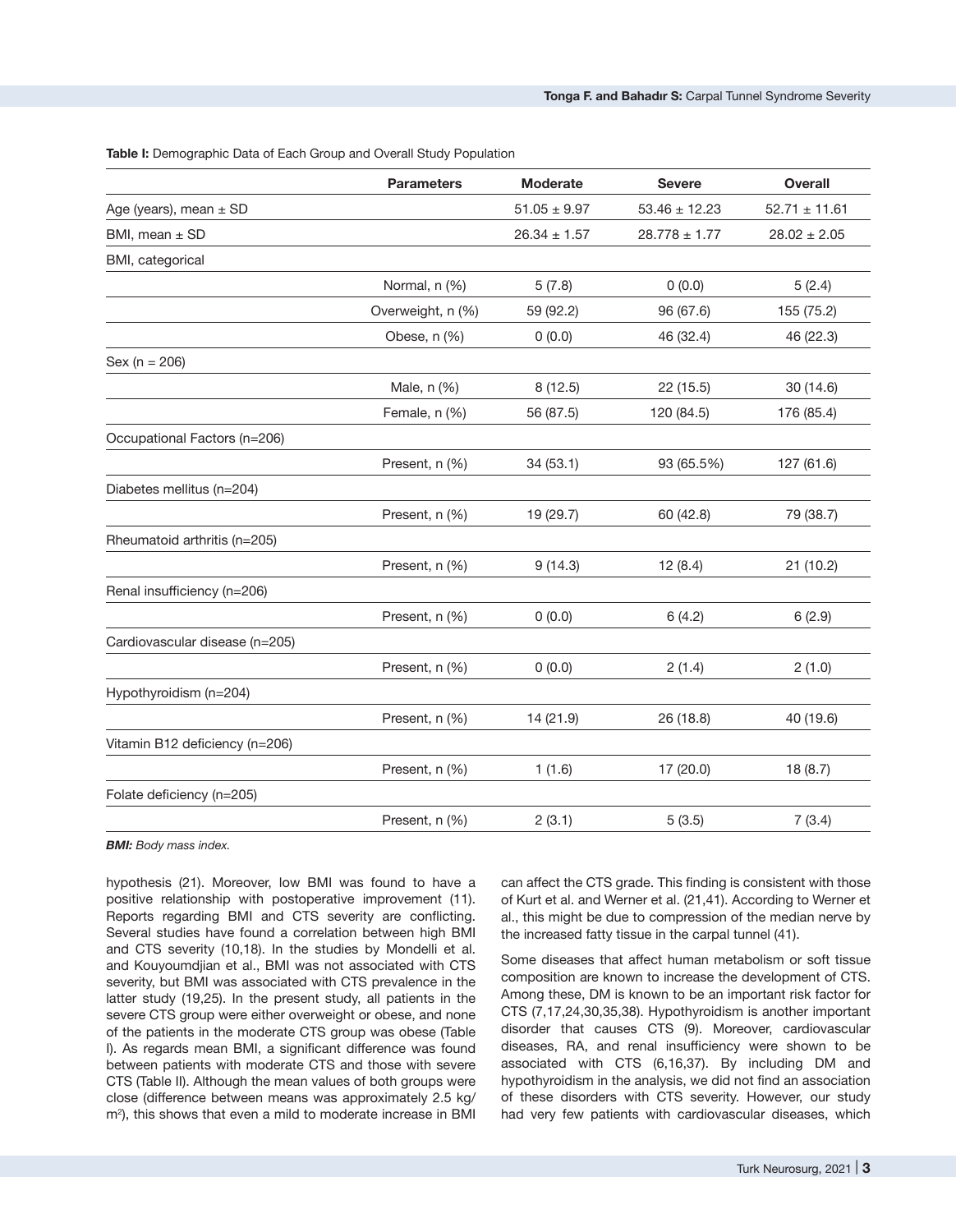|                               | <b>Parameters</b> | Moderate            | <b>Severe</b>       | р          |  |
|-------------------------------|-------------------|---------------------|---------------------|------------|--|
| Age (years), mean ± SD        |                   | $51.05\pm9.97$      | $53.46 \pm 12.23$   | 0.137      |  |
| BMI, median (min-max)         |                   | 25.85 (23.40-29.60) | 28.90 (25.10-32.30) | $< 0.001*$ |  |
| Sex, n (%)                    |                   |                     |                     | 0.573      |  |
|                               | Male              | 8(12.5)             | 22 (15.5)           |            |  |
|                               | Female            | 56 (87.5)           | 120 (84.5)          |            |  |
| Occupational factors, n (%)   |                   |                     |                     | 0.091      |  |
|                               | Present           | 34 (53.1)           | 93 (65.5)           |            |  |
|                               | Absent            | 30 (46.9)           | 49 (34.5)           |            |  |
| Diabetes mellitus, n (%)      |                   |                     |                     | 0.073      |  |
|                               | Present           | 19 (29.7)           | 60 (42.8)           |            |  |
|                               | Absent            | 45 (70.3)           | 80 (57.2)           |            |  |
| Rheumatoid arthritis, n (%)   |                   |                     |                     | 0.204      |  |
|                               | Present           | 9(14.3)             | 12(8.4)             |            |  |
|                               | Absent            | 54 (85.7)           | 130 (91.6)          |            |  |
| Renal insufficiency, n (%)    |                   |                     |                     | 0.095      |  |
|                               | Present           | 0(0.0)              | 6(4.2)              |            |  |
|                               | Absent            | 64 (100)            | 136 (95.8)          |            |  |
| Cardiovascular disease, n (%) |                   |                     |                     | 0.338      |  |
|                               | Present           | 0(0.0)              | 2(1.4)              |            |  |
|                               | Absent            | 64 (100)            | 139 (98.6)          |            |  |
| Hypothyroidism, n (%)         |                   |                     |                     | 0.581      |  |
|                               | Present           | 14 (21.9)           | 26 (18.8)           |            |  |
|                               | Absent            | 50 (78.1)           | 114 (81.2)          |            |  |
| Vitamin B12 deficiency, n (%) |                   |                     |                     | $0.014*$   |  |
|                               | Present           | 1(1.6)              | 17 (20.0)           |            |  |
|                               | Absent            | 63 (98.4)           | 125 (80)            |            |  |
| Folate deficiency, n (%)      |                   |                     |                     | 0.878      |  |
|                               | Present           | 2(3.1)              | 5(3.5)              |            |  |
|                               | Absent            | 62 (96.9)           | 136 (96.5)          |            |  |
|                               |                   |                     |                     |            |  |

**Table II:** Comparison of Moderate and Severe CTS Groups Regarding Factors Associated with Carpal Tunnel Syndrome

*\* Statistically significant, BMI: Body mass index.*

may have resulted in false-negative findings. Unfortunately, we could not find a study that investigated the relationship between predisposing diseases and CTS severity that would allow us to compare our results.

Vitamin deficiencies (vitamin B12 and folate) can cause peripheral neuropathy (12,22). However, we did not find a study regarding a direct association of vitamin B12 and/ or folate deficiency with CTS development in the English

literature. However, vitamin B12 treatment was reported to improve peripheral neuropathies, including CTS (28,29). These studies did not specifically include patients with vitamin B12 deficiency, but enrolled patients with CTS. Thus, they only demonstrated the therapeutic effect of vitamin B12 in CTS, not its association with disease prevalence or severity. In the present study, vitamin B12 deficiency was found to be associated with more severe CTS. Although we cannot state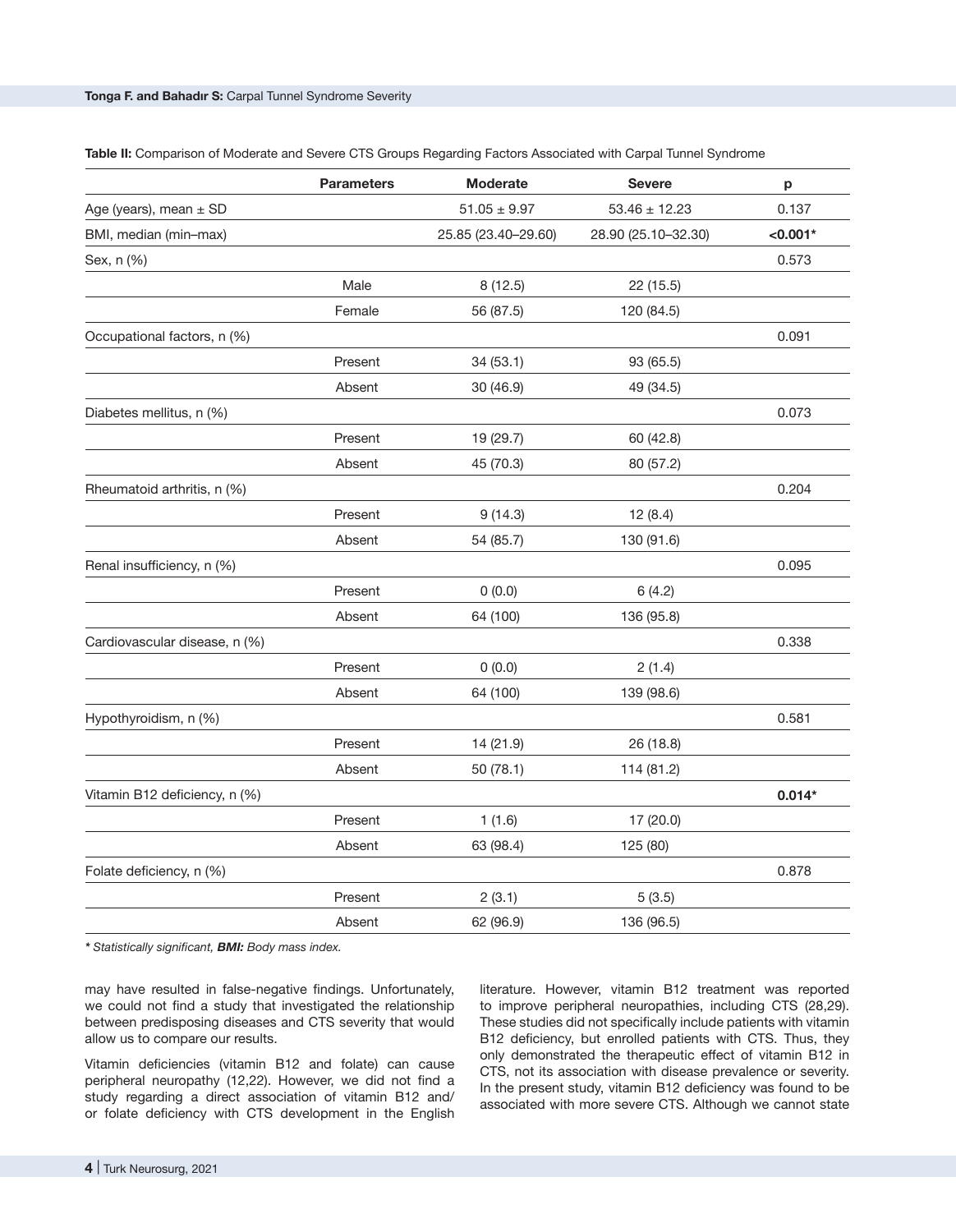that vitamin deficiency increases the risk for CTS development, which was beyond the scope of this study, we assume that the median nerve becomes more susceptible to compression in the presence of vitamin B12 deficiency, resulting in a higher CTS grade. Moreover, considering the spread of vegan and vegetarian diets among people and the increased use of proton pump inhibitors and H2 receptor blockers, vitamin B12 deficiency will expectedly increase among the population (20,23).

Some occupations, especially those that require repeated extension of the wrist and movement of forearm muscles, have been associated with CTS (1,8,27,33,34,40). However, we did not find that having an occupation that puts the worker at risk for CTS increases the severity of CTS. There may be several work-related factors, such as duration or intensity of work, which were not evaluated in this study.

The study is not devoid of limitations. First, owing to the retrospective study design, not all factors were controlled properly. Second, the population included only patients who received surgical treatment. However, since we evaluated the pretreatment grade of CTS and having conservative or surgical treatment would not have affected the pretreatment grade, we do not think that it is a major limitation. Third, since patients with mild CTS were not included in the study, study findings cannot be generalized to this group of patients. Fourth, the frequency of some factors was relatively low in the study population, which may have caused false-negative results, and with a larger population, they may be related to the CTS grade. Finally, only two factors were significant in the univariate analysis, so a regression analysis was not made.

#### █ **CONCLUSION**

CTS severity not only increases patient's discomfort but also makes them lean toward surgery. Controlling CTS severity may help keep symptoms manageable with conservative means. In this regard, as BMI and vitamin B12 deficiency increase the CTS grade, patients with CTS should keep their weights under control and carefully choose their diets to prevent vitamin B12 deficiency.

## █ **ACKNOWLEDGEMENTS**

Preparation for publication of this article is partly supported by Turkish Neurosurgical Society.

### █ **AUTHORSHIP CONTRIBUTION**

**Study conception and design:** FT, SB

**Data collection:** FT

**Analysis and interpretation of results:** SB

**Draft manuscript preparation:** SB

**Critical revision of the article:** FT

**Other (study supervision, fundings, materials, etc...):** SB, FT

All authors (FT, SB) reviewed the results and approved the final version of the manuscript.

#### █ **REFERENCES**

- 1. Abichandani S, Shaikh S, Nadiger R: Carpal tunnel syndrome - an occupational hazard facing dentistry. Int Dent J 63:230- 236, 2013
- 2. Arslan Y, Bulbul I, Ocek L, Sener U, Zorlu Y: Effect of hand volume and other anthropometric measurements on carpal tunnel syndrome. Neurol Sci 38:605-610, 2017
- 3. Cazares-Manríquez MA, Wilson CC, Vardasca R, García-Alcaraz JL, Olguín-Tiznado JE, López-Barreras JA, García-Rivera BR: A review of carpal tunnel syndrome and its association with age, body mass index, cardiovascular risk factors, hand dominance, and sex. Appl Sci 10:3488, 2020
- 4. Cirakli A, Ulusoy EK, Ekinci Y: The role of electrophysiological examination in the diagnosis of carpal tunnel syndrome: Analysis of 2516 patients. Niger J Clin Pract 21:731-734, 2018
- 5. de Saboya Lenzi LG, Fernandes CH, Myiamoto Meirelles L, Baptista Gomes Dos Santos J, Faloppa F, Raduan Neto J: Triggering of carpal tunnel syndrome symptoms in patients using urban public transportation. Hand (NY) 11:257-261, 2016
- 6. DeQuattro K, Imboden JB: Neurologic manifestations of rheumatoid arthritis. Rheum Dis Clin North Am 43:561-571, 2017
- 7. Geoghegan JM, Clark DI, Bainbridge LC, Smith C, Hubbard R: Risk factors in carpal tunnel syndrome. J Hand Surg Br 29: 315-320, 2004
- 8. Ghasemi F, Gholamizadeh K, Rahmani R, Doosti-Irani A: Prevalence and severity of carpal tunnel syndrome symptoms among Iranian butchers and their association with occupational risk factors: Implications for ergonomic interventions. Work 66:817-825, 2020
- 9. Guan W, Lao J, Gu Y, Zhao X, Rui J, Gao K: Case-control study on individual risk factors of carpal tunnel syndrome. Exp Ther Med 15:2761-2766, 2018
- 10. Gunes M, Buyukgol H: Correlation of neutrophil/lymphocyte and platelet/lymphocyte ratios with the severity of idiopathic carpal tunnel syndrome. Muscle Nerve 61:369-374, 2020
- 11. Gunes M, Ozeren E: Effect of age and body mass index on surgical treatment outcomes in patients with carpal tunnel syndrome. Turk Neurosurg 31:83-87, 2021
- 12. Hunt A, Harrington D, Robinson S: Vitamin B12 deficiency. BMJ 349:g5226, 2014
- 13. Ibrahim T, Majid I, Clarke M, Kershaw CJ: Outcome of carpal tunnel decompression: The influence of age, gender, and occupation. Int Orthop 33:1305-1309, 2009
- 14. Kanatani T, Nagura I, Harada Y, Sumi M: The role of electrophysiological severity scales for decision-making with regard to surgery in idiopathic carpal tunnel syndrome. Kobe J Med Sci 63:E68-e72, 2017
- 15. Katz JN, Simmons BP: Clinical practice. Carpal tunnel syndrome. N Engl J Med 346:1807-1812, 2002
- 16. Kay J, Bardin T: Osteoarticular disorders of renal origin: Disease-related and iatrogenic. Baillieres Best Pract Res Clin Rheumatol 14:285-305, 2000
- 17. Kleopa KA: In the clinic. Carpal tunnel syndrome. Ann Intern Med 163(5): ITC1, 2015